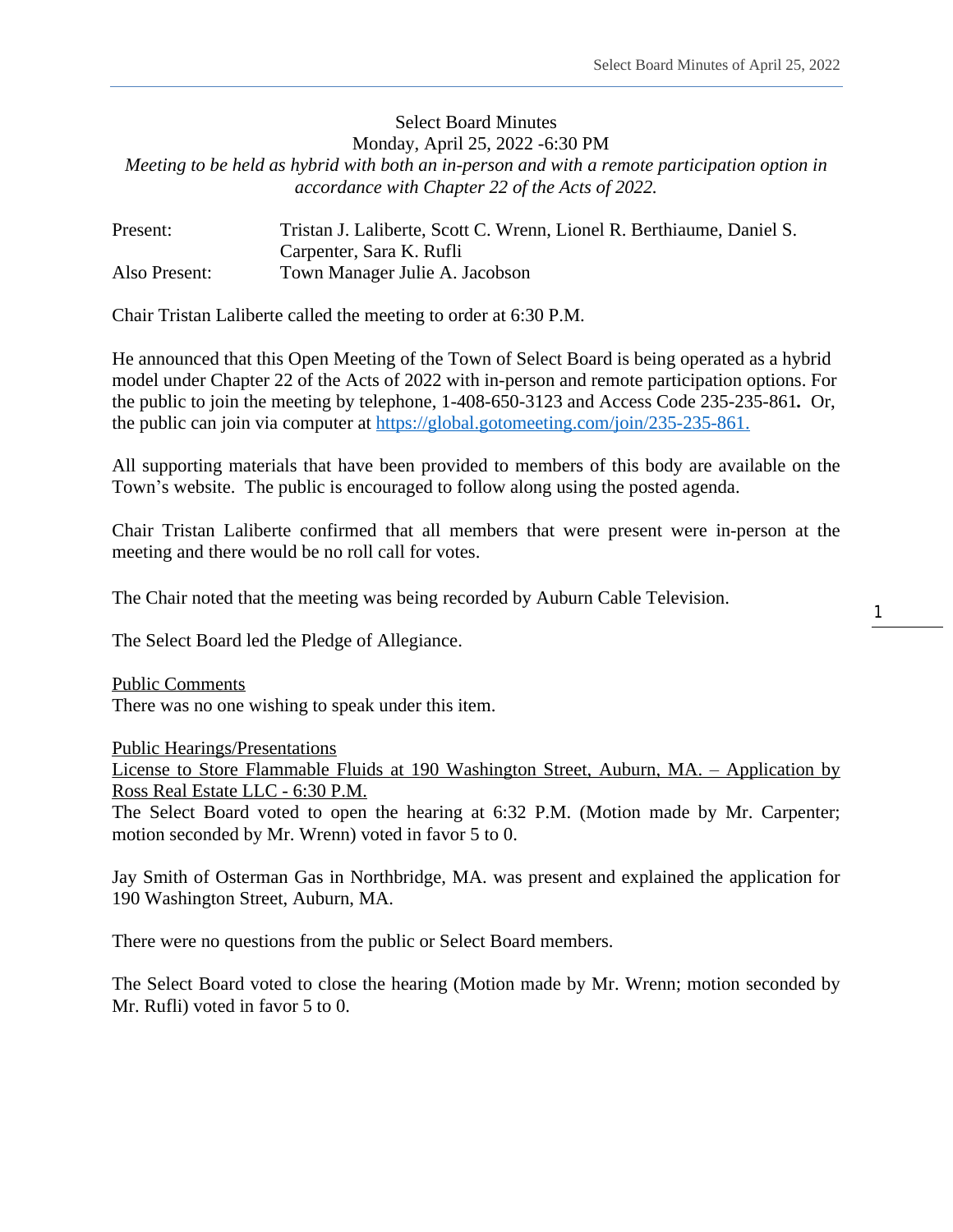The Select Board voted to approve the license, provided that all applicable requirements of the state and town and any of its departments, boards and commissions have been fulfilled. Said license is subject to all the conditions stated upon it. (Motion made by Mr. Berthiaume; motion seconded by Ms. Rufli) voted in favor 5 to 0.

Chester P. Tuttle Post 279 American Legion – Retail Liquor License Amendment Alteration of Licensed Premises 88 Bancroft Street, Auburn, MA 6:30 PM.

At 6:34 P.M. the Board voted to open the hearing (Motion made by Mr. Berthiaume; motion seconded by Mr. Wrenn) voted in favor 5 to 0.

William MacLean of the Tuttle Post was present and explained the application and plans for the alteration of licensed premises at 88 Bancroft Street, Auburn, MA.

The Development Coordinating Group (DCG) submitted recommended conditions to be placed on the license:

- The applicant shall receive all necessary permits and inspections from Town Departments, Boards, or Commissions;
- The applicant shall obtain any necessary approvals of State agencies;
- The applicant shall work with the Board of Health on specific event dates and Board of Health requirements.

Dan Carpenter discussed with the applicant the layout of alcohol service on the decks and the tent to prevent alcohol service to underage patrons.

The Board voted to close the hearing (Motion made by Ms. Rufli; motion seconded by Mr. Berthiaume) voted in favor 5 to 0.

The Select Board then voted to approve the license, provided that all applicable requirements of the state and town and any of its departments, boards and commissions have been fulfilled. Said license is subject to all the conditions stated upon it. Failure to comply with any and all the conditions shall invalidate the license and render it null and void, and with the conditions of the DCG to be placed on the license (Motion made by Mr. Wrenn; motion seconded by Mr. Berthiaume) voted in favor 5 to 0.

The Board voted to move forward agenda items 5a) and 5b) – motion made by Mr. Berthiaume; motion seconded by Ms. Rufli and voted in favor 5 to 0.

Select Board General Items

Chester P. Tuttle Post 279 American Legion 88 Bancroft Street, Auburn, MA – Indoor Entertainment License.

The Board reviewed the application documents for the Indoor Entertainment License and comments from the DCG.

- The applicant shall receive all necessary permits and inspections from Town Departments, Boards, or Commissions;
- The applicant shall obtain any necessary approvals of State agencies;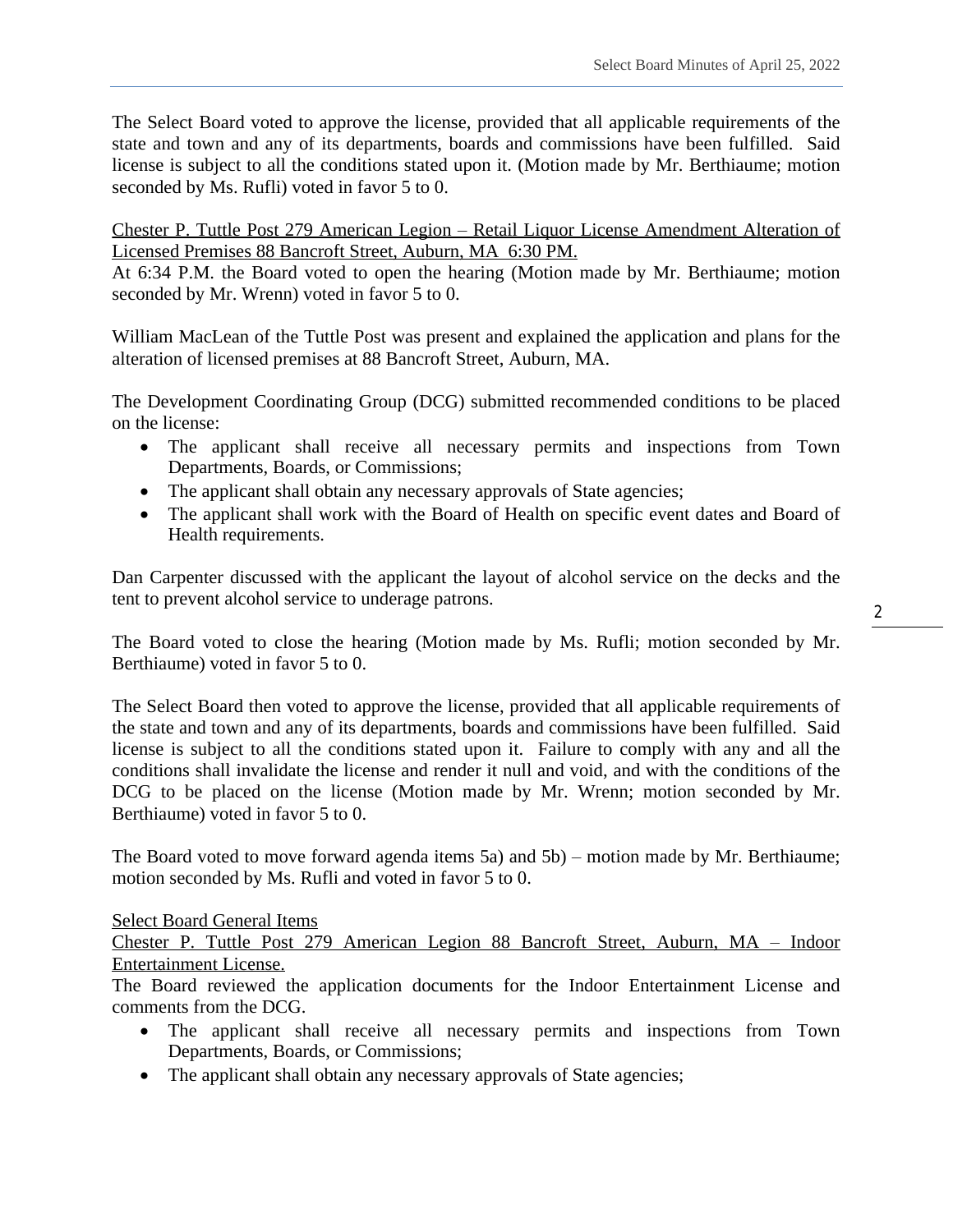• The applicant shall work with the Board of Health on specific event dates and Board of Health requirements.

The Select Board voted to approve, provided that all applicable requirements of the state and town and any of its departments, boards and commissions have been fulfilled. Said license is subject to all the conditions stated upon it. Failure to comply with any and all the conditions shall invalidate the license and render it null and void, and with the conditions of the DCG to be placed on the license (Motion made by Mr. Berthiaume; motion seconded by Ms. Rufli) voted in favor 5 to 0.

Chester P. Tuttle Post 279 American Legion 88 Bancroft Street, Auburn, MA – Outdoor Entertainment License

The Select Board reviewed the application documents for the Outdoor Entertainment License and comments from the DCG.

- The applicant shall receive all necessary permits and inspections from Town Departments, Boards, or Commissions;
- The applicant shall obtain any necessary approvals of State agencies;
- The applicant shall work with the Board of Health on specific event dates and Board of Health requirements.

There were no abutters or members of the public wishing to speak on the application.

The Select Board voted to approve the license, provided that all applicable requirements of the state and town and any of its departments, boards and commissions have been fulfilled. Said license is subject to all the conditions stated upon it. Failure to comply with any and all the conditions shall invalidate the license and render it null and void, and with the conditions of the DCG to be placed on the license - Motion made by Ms. Rufli; motion seconded by Mr. Carpenter for discussion.

In discussion, Mr. Carpenter asked about some events listed on the calendar without specific dates and voiced that it has been the Board's past practice not to allow this. He said that the abutters should be notified of all the events and their specific dates.

There were no further comments from Board members.

Mr. Carpenter then withdrew his second of the motion. Mr. Berthiaume seconded and the Board voted in favor of the license approval 4 to 1. Mr. Carpenter opposed.

**Communications** 

Letters from Planning Board on Recommendations after Public Hearings for Zoning Bylaw Amendments on the Annual Town Meeting Warrant - Articles 34, 35 and 36.

Town Manager Julie Jacobson noted the receipt of letters from the Town Planner regarding the public hearings held by the Planning Board on zoning bylaw amendments in Articles 34, 35 and 36 on the May 3, 2022 Annual Town Meeting Warrant.

The Planning Board had voted to recommend approval of the three proposed zoning bylaw amendments.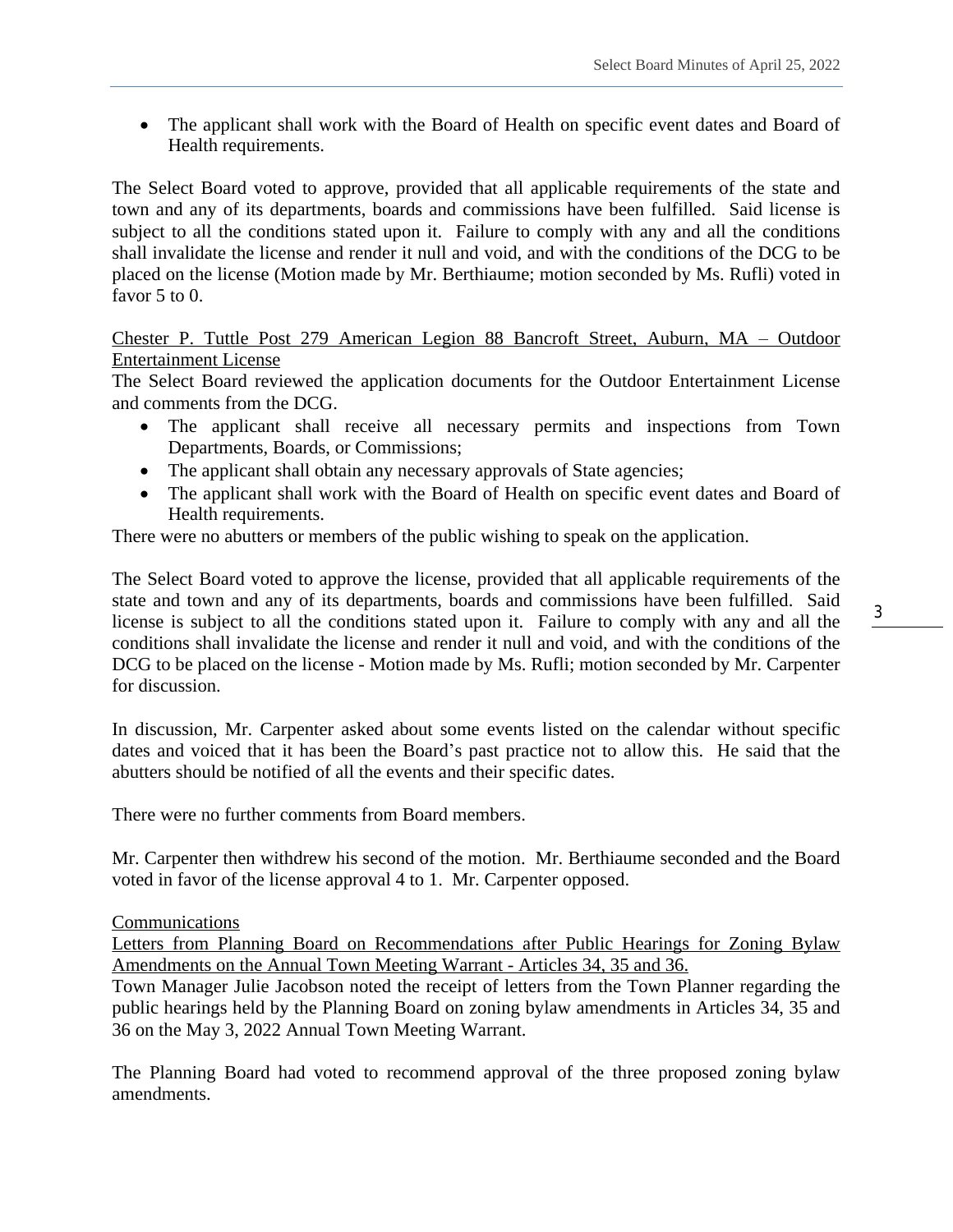Drainlayer License – Despres Landscape & Excavation of Westminster, MA. The Board reviewed the application documents and recommendation by the Sewer Commission.

The Select Board voted to approve the license, provided that all applicable requirements of the state and town and any of its departments, boards and commissions have been fulfilled. Said license is subject to all the conditions stated upon it. Failure to comply with any and all the conditions shall invalidate the license and render it null and void (Motion made by Mr. Carpenter; motion seconded by Mr. Wrenn) voted in favor 5 to 0.

Drainlayer License - East Street Excavation, Inc. of North Grafton, MA The Board reviewed the application documents and recommendation of the Sewer Commission.

The Select Board voted to approve the license, provided that all applicable requirements of the state and town and any of its departments, boards and commissions have been fulfilled. Said license is subject to all the conditions stated upon it. Failure to comply with any and all the conditions shall invalidate the license and render it null and void (Motion made by Mr. Carpenter; motion seconded by Mr. Berthiaume) voted in favor 5 to 0.

The Board voted to move forward agenda 6a) Town Manager Notice of Retirement at the end of this Contract Term (Motion made by Mr. Carpenter; motion seconded by Mr. Berthiaume) voted in favor 5 to 0.

Town Manager Julie Jacobson presented to the Select Board a formal notice of her retirement at the expiration of this contract term on January 30, 2023.

Members offered comments congratulating Ms. Jacobson on her retirement and her successful tenure and many accomplishments as Auburn's first Town Manager.

There was discussion about the successor to the Town Manager. Ms. Jacobson spoke of the current Assistant Town Manager Ed Kazanovicz, who had indicated that he would be honored to be the next manager.

Mr. Wrenn asked if the Board was required to go through a search process. Ms. Jacobson said that it was up to the Board, that the Board could promote effective on her date of retirement if that was the decision.

Mr. Berthiaume spoke in support of the promotion of Mr. Kazanovicz and said that he would like to be part of the vote and show his confidence in Mr. Kazanovicz. He requested to put it on the next agenda for discussion.

Ms. Rufli asked if the Board was required to advertise the position. Ms. Jacobson said that the Board was allowed to fill the position by promotion of an employee. She doesn't believe that the Board is required to advertise, that it's up to the Board, but she could double check with Labor Counsel.

4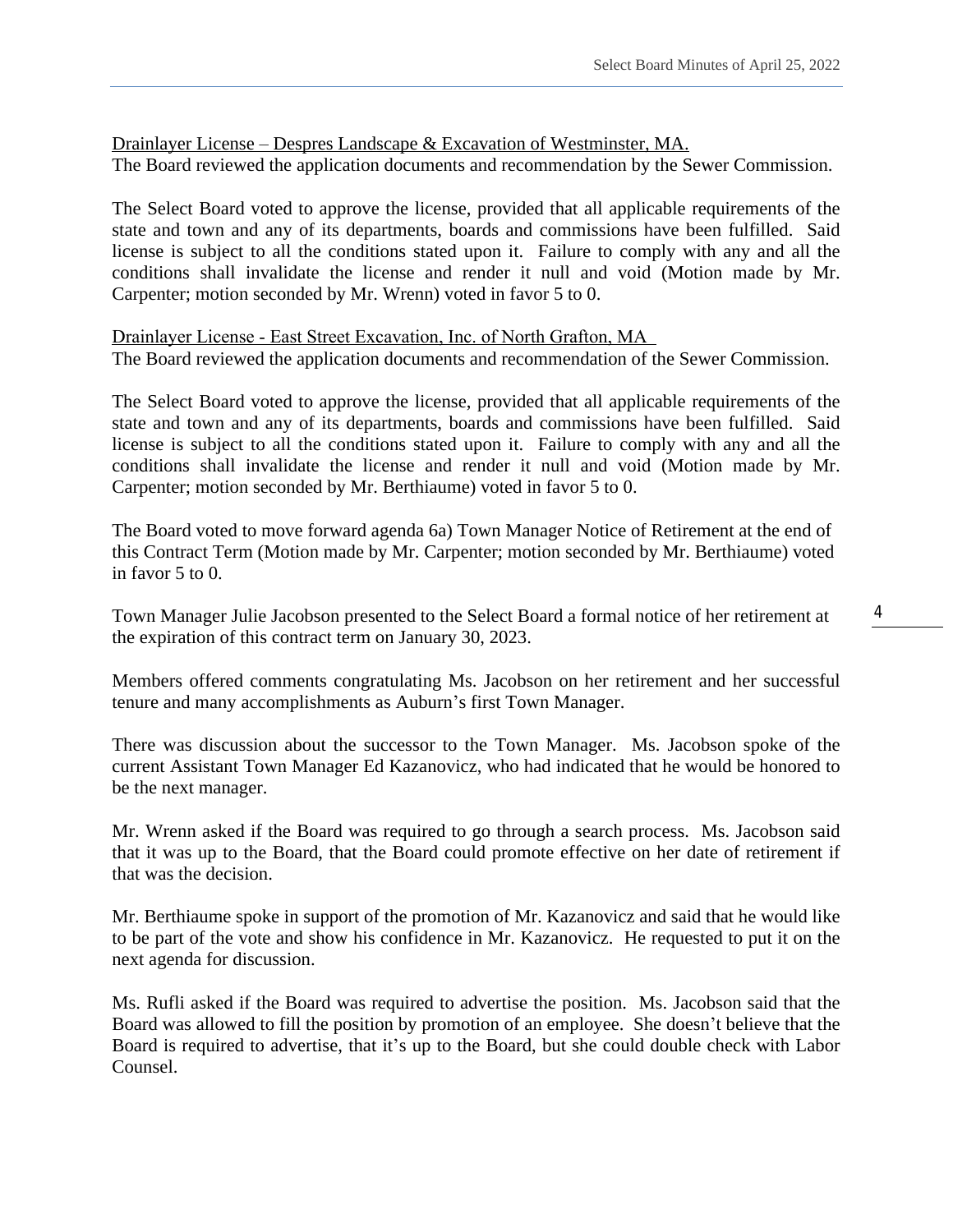Mr. Carpenter spoke that the position should be advertised and that the new member of the Select Board should have a vote on the appointment.

Vote to reduce Flag Committee to 3 Members, if 5 Members cannot be identified Tristan Laliberte explained that this would allow the Flag Committee to continue with its work if we can't get five members.

The Select Board voted to reduce the Flag Committee to 3 members if 5 members cannot be identified (Motion made by Mr. Carpenter; motion seconded by Mr. Berthiaume) voted in favor 5 to 0.

#### Vote to appoint Steve Consiglio to the Flag Committee

The Select Board voted to appoint Steve Consiglio to the Flag Committee (Motion made by Mr. Carpenter; motion seconded by Ms. Rufli) voted in favor 5 to 0.

#### Vote to appoint Ken Ethier to the Flag Committee

The Select Board voted to appoint Ken Ethier to the Flag Committee (Motion made by Mr. Carpenter; motion seconded by Ms. Rufli) voted in favor 5 to 0.

The Board voted to move to agenda item 5i) Gift Acceptances (Motion made by Mr. Berthiaume; motion seconded by Ms. Rufli) voted in favor 5 to 0.

Deputy Fire Chief Glenn Johnson was present and explained the gift from the Department of Fire Services.

## Gift Acceptances in Accordance with MGL Chapter 44, Section 53A

The Select Board voted to approve a gift acceptance with gratitude and a letter signed by the Chair to the Fire/Rescue Department from the Department of Fire Services of a used flash over trailer (approximate market value \$20,000.00) for use by the Fire/Rescue Department (Motion made by Mr. Carpenter; motion seconded by Mr. Berthiaume) voted in favor 5 to 0.

The Board voted to move to agenda item 6b) MassDEP Grant - Sustainable Materials Recovery Program (SMRP) Municipal Grant (Motion made by Mr. Carpenter; motion seconded by Mr. Berthiaume) voted in favor 5 to 0.

DDIS Director Darlene Coyle described the grant from the annual Sustainable Materials Recovery Program (SMRP). She said that she was requesting \$16,500.00 in funds this year to help the Town reduce solid waste and improve recycling.

Following discussion, the Select Board voted to authorize, accept and expend funds from the annual Sustainable Materials Recovery Program (SMRP) – motion made by Mr. Carpenter; motion seconded by Mr. Berthiaume) voted in favor 5 to 0.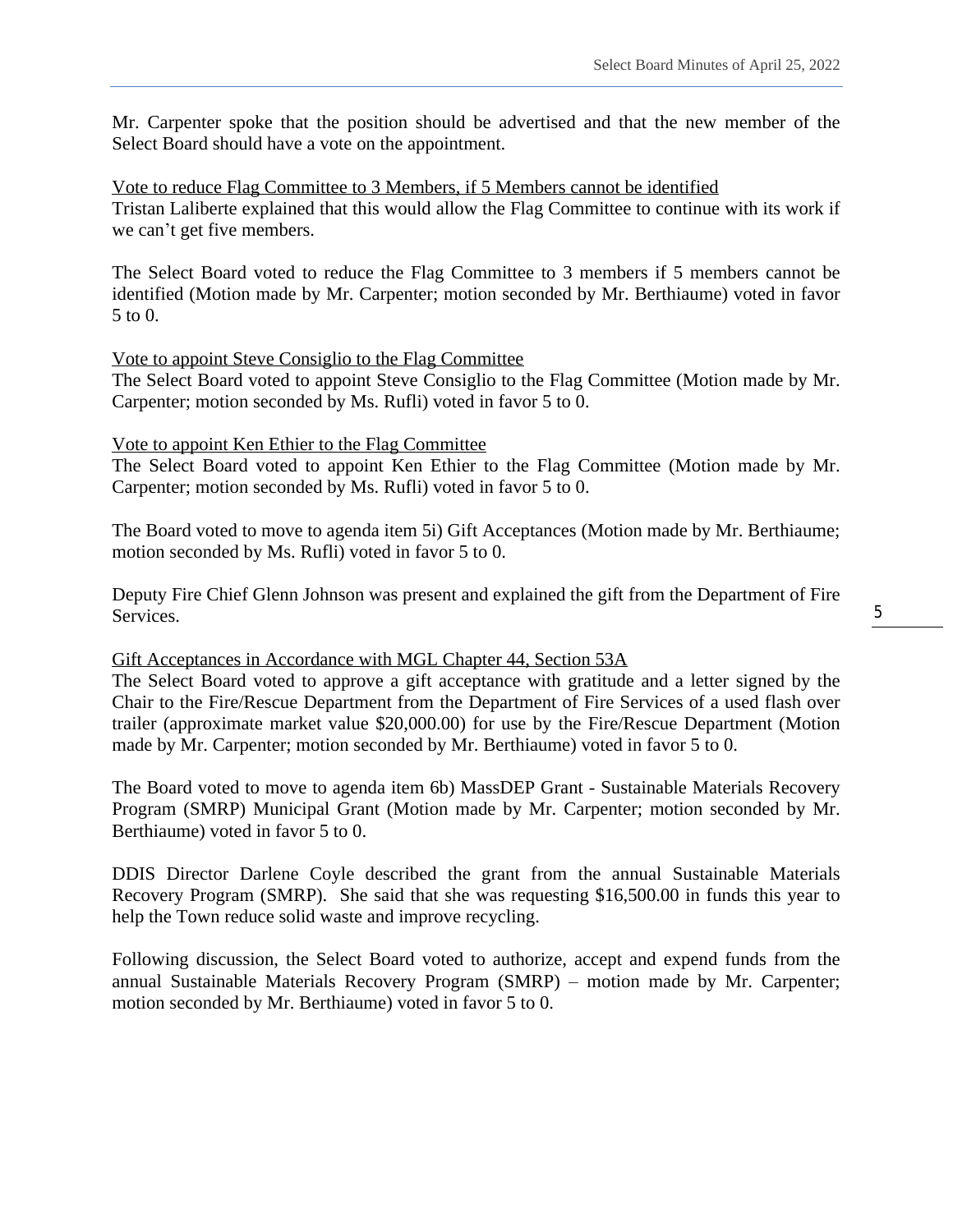## Discussion and Potential Vote on Wage Theft and Tax Fraud Strategy

The Select Board discussed the item. The Board voted to pursue a Wage Theft Bylaw for the Town to adopt (Motion made by Mr. Wrenn; motion seconded by Mr. Berthiaume) voted in favor 4 to 1. Mr. Carpenter opposed.

Proclamations and Recognitions There were no items.

Tabled Items There were no items.

## Select Board Member Items

Discussion on Rank-Choice Voting in Municipal Elections (Tristan Laliberte) The Select Board discussed the Chair's proposal for Rank-Choice Voting in municipal elections.

Mr. Berthiaume stated that he was not in favor of the proposal.

Mr. Carpenter said that he was not in favor and that it was too costly for towns of Auburn's size to create the voting system.

Ms. Rufli said that she liked the proposal to be able to vote for a second-choice candidate.

Mr. Wrenn said that he agreed with Mr. Berthiaume and Mr. Carpenter and he was not in favor.

Chair commented that the consensus of the Board was not to pursue the rank-choice voting system.

Chair Tristan Laliberte asked if there were any corrections or omissions to the minutes of January 24, 2022, February 14, 2022, and February 28, 2022. He noted one change to the February 28, 2022 minutes to correct the omission of a vote.

There being no further changes, the Chair accepted the minutes January 24, 2022, February 14, 2022, and the minutes of February 28, 2022 with the correction.

The meeting was adjourned at 7:32 P.M. (Motion made by Mr. Carpenter; motion seconded by Mr. Berthiaume) voted in favor 5 to 0.

Submitted: Sharon A. Kwiatkowski Adm. Assistant to the Town Manager